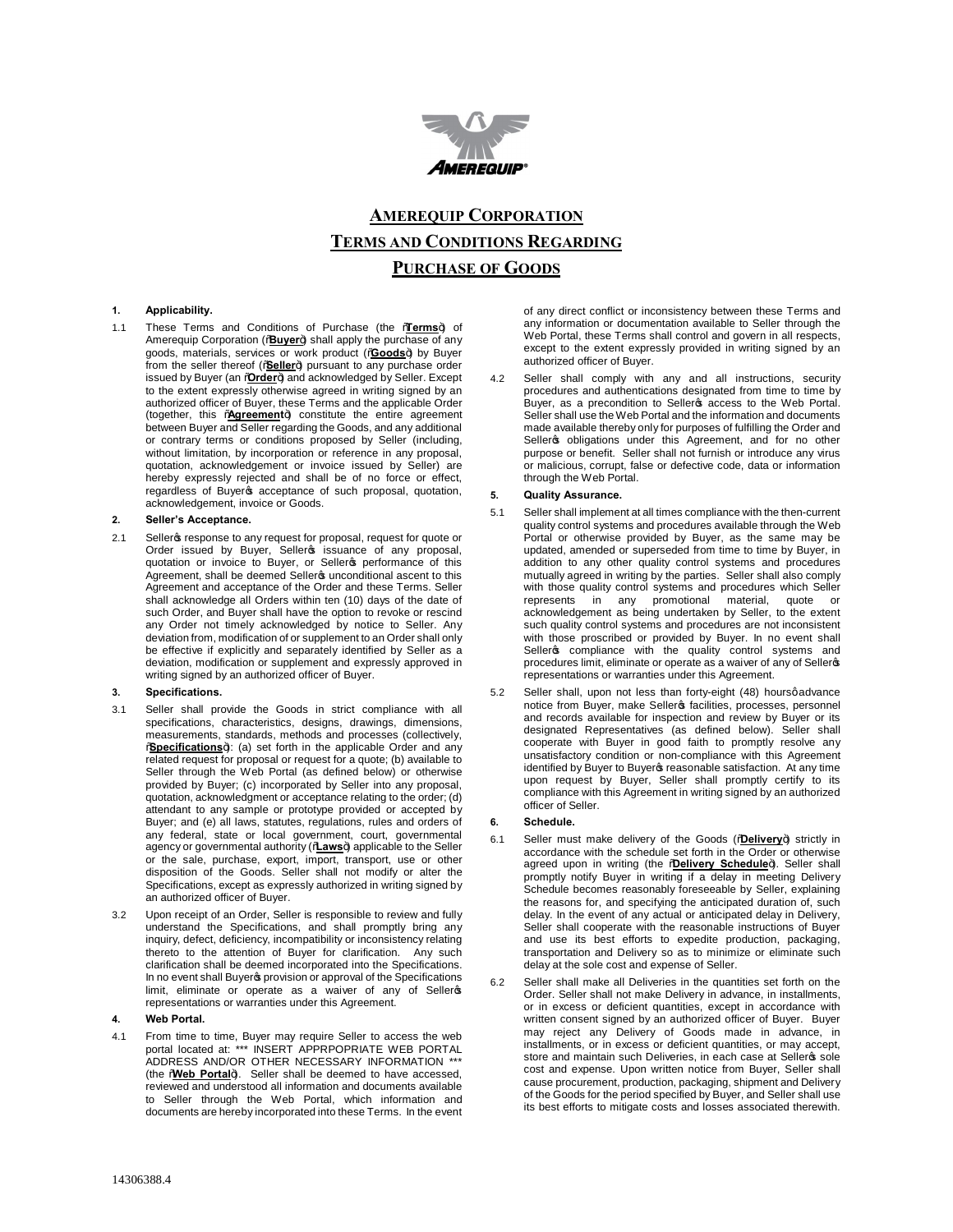Seller shall not anticipate any Order or Delivery, and shall not produce any Goods or procure any materials except pursuant to an Order. In no event shall Seller invoice Buyer for any Delivery in advance of the Delivery Schedule.

- 6.3 If any Delivery is not made in full in accordance with the Delivery Schedule applicable to an Order subject to this Agreement, Buyer may, in its sole discretion and in addition to (and not in lieu of) all other remedies at law or in equity available to Buyer in the event of Seller p breach of this Agreement: (a) impose on Seller the negative consequences of Buyeros % Supplier Scorecard Program+ which is incorporated herein by this reference (and Seller hereby acknowledges actual receipt of the Buyer of Supplier Scorecard Program, and the applicable provisions thereof); and/or (b) cancel the Order in whole or in part without any further obligation or liability to Seller. Buyer ights pursuant to this Section shall be in addition to, and not in lieu of, all other rights and remedies available to Buyer pursuant to this Agreement, by statute, in equity or at Law (including, without limitation, monetary damages). In no event shall Buyers acceptance of Delivery of any delayed, advance, partial or excess Goods operate as a limitation, elimination or waiver of any right or remedy available to Buyer.
- **7. Delivery.**
- 7.1 Except to the extent expressly provided to the contrary in writing signed by Buyer, Seller shall make delivery of all Goods on a<br>%Delivery Duty Paid+DDP (Incoterms 2010) basis, at the address designated in the applicable Order, during normal business hours or as otherwise instructed by Buyer in writing. Seller shall inform Buyer immediately, if any deliverable or performance is subject, in whole or in part, to export restrictions under foreign trade rules. exchange control regulations or the terms of international embargos or export restrictions.
- 7.2 Seller shall package all Goods in accordance with the Specifications and any packaging instructions set forth in the Order or made available through the Web Portal. Seller shall be responsible for packaging the Goods in a manner sufficient to protect the Goods against damage and deterioration in transit, in compliance with all applicable Laws and carrier tariffs related to packaging. Seller shall properly label all packaged Goods with reference to Buyer & Order number, quantity, location for Delivery, and any special handling or storage requirements (including, without limitation, fragility, flammability, toxicity, corrosiveness, etc.).
- 7.3 Title to and risk of loss associated with the Goods, other than Defective Goods, shall pass to Buyer upon Delivery, free and clear of all liens, encumbrances, claims or reservations of Seller or any third party, but subject in all respects to Buyer ights to reject or withhold acceptance of such Goods following Delivery. Upon Delivery, Seller hereby irrevocably waives any right of lien (whether arising under contract or operation of any Law) with respect to the Goods.
- 7.4 Seller, its contractors and carriers, and its and their Representatives who access any premises of Buyer for any reason do so at their own risk, and shall comply with all applicable rules, regulations, procedures and instructions of Buyer and its representatives relating to safety, security and confidentiality. Seller shall be solely responsible for the conduct of its contractors and carriers, and its and their Representatives, and in no event shall the provisions of this Section establish any employeremployee or principal-agent relationship between Buyer and such parties, nor does it confer upon Buyer any responsibility regarding the services to be performed by Seller.

#### **8. Prices and Invoicing.**

8.1 The prices for the Goods specified in the Order (the **Rice**) is fixed, and may not be modified except in accordance with the express provisions of this Agreement or by mutual written agreement of the parties signed by an authorized officer of Buyer. The Price includes all costs and services ordinarily attendant to %Delivery Duty Paid+ DDP (Incoterms 2010), including, without limitation, all costs and expenses relating to packaging (and the return or disposal thereof), transportation, Delivery, import and export licenses, customs duties and tariffs, insurance, warehousing and storage prior to Delivery, return of exchangeable containers, and all taxes, duties or levies imposed on the Goods or the transport, transfer, export, import, Delivery or purchase thereof (including, without limitation, any value added tax or excise tax). The Price may also include the assembly and/or installation of the Goods at Buyers facility if expressly set forth in the Order,

in such case the Seller shall be responsible for all tools, travel, consultation or other costs incurred in connection therewith. Seller represents and warrants to Buyer that the Price is not more, and the commercial terms of this Agreement are not less favorable, than the price(s) and commercial terms generally offered by Buyer to any third party purchaser of similar goods or services purchased by third parties in substantially similar volumes for comparable purposes. If any third party offers to supply the Goods to Buyer at a lower Price or upon terms more favorable to Buyer, Buyer may submit such offer in writing to Seller, and if Seller does not match such Price or conditions within ten (10) days following the date of such notice, Buyer shall have the option, exercisable in its sole discretion, to cancel the applicable Order without further obligation or liability to Seller.

- 8.2 Seller shall invoice Buyer separately for each Order, as and when Seller actually ships the Goods pursuant to an Order subject to this Agreement. Seller shall not invoice Buyer for Goods not yet actually shipped. Seller invoice must prominently reference the Buyer's Order number, the date of the Order, the date of Delivery, the identity and quantity of Goods (with reference to Buyeros item number where applicable), and the Price in U.S. Dollars. Invoices received concurrent with Delivery will not be processed.
- 8.3 Seller properly submitted invoice shall become due and payable sixty (60) days following receipt of such invoice, all documentation relating to Delivery and all documents of title to the Goods by Buyer. Buyer may, in its sole discretion, pay such invoice by wire transfer to an account designed by Seller, by check or other bill of exchange. Buyer may, in its sole discretion, retain the amount of any actual or reasonably anticipated claim against Seller, and setoff all amounts due from Seller to Buyer (whether arising under this Agreement or otherwise), from any payment or other amount due and owing to Seller. Seller hereby irrevocably waives any right of set-off or counterclaim against amounts due and owing to Buyer. The payment due date for any invoice or Goods subject to a *bona fide* dispute shall be suspended until such dispute is resolved; provided, however, that Buyer notifies Seller of such dispute in writing and pays, when due, that portion of the invoice not subject to dispute. Buyer and Seller shall cooperate in good faith to resolve the dispute regarding the Goods or Seller invoice therefor in good faith, and Seller shall not suspend performance or Delivery of any Order on account of any such dispute.

# **9. Warranty; Defect.**

- 9.1 Seller represents and warrants to Buyer, which representations and warranties shall survive Delivery and acceptance of the Goods and this Agreement, that: (a) Seller has inspected the Goods prior to Delivery, and such Goods are not Defective (as defined below); (b) Seller has all requisite power and authority to enter into this Agreement and fulfill its obligations hereunder, and that this Agreement does not violate or conflict with any agreement, order or Law by which Seller or the Goods are bound; and (c) Seller is in compliance with all applicable Laws.
- 9.2 Goods shall be deemed "**Defective**+if Buyer determines that such Goods: (a) do not strictly conform to the Specifications; (b) are not merchantable; (c) are not fit for the purposes for which they are intended; (d) are not free from all liens or encumbrances of Seller or any third party; (e) do not comply with all applicable Laws; (f) standing alone, or when used or incorporated into any product or item, misappropriate or infringe any Intellectual Property (as defined below), confidential information or other proprietary right of any third party in any jurisdiction; (g) are not appropriately marked with the country of origin in accordance with all applicable Laws of the United States; (h) are not new, unused and of first-class materials and workmanship; (i) are not free from contamination, rust, waste or deterioration; and/or (j) are not safe, free from defects and workmanship and, to the extent of any Specifications provided or approved by Seller, free from defects in design.
- 9.3 Seller shall be liable for all costs, expenses and losses arising out of Defective Goods. With respect to any Defective Goods, Buyer may, in its sole discretion and in addition to any other right or remedy available to Buyer under this Agreement or at Law, do one or more of the following, each at Seller sole cost and expense: (a) refuse or reject Delivery of Defective Goods; (b) return any Defective Goods to Seller at any time following Delivery or acceptance by Buyer; (c) accept Delivery of the Defective Goods; (d) require Seller, on an expedited basis, to replace, repair or remanufacture the Defective Goods, or otherwise remedy any condition rendering such Goods Defective; (e) take any action, or engage any third party to take such action, that Buyer deems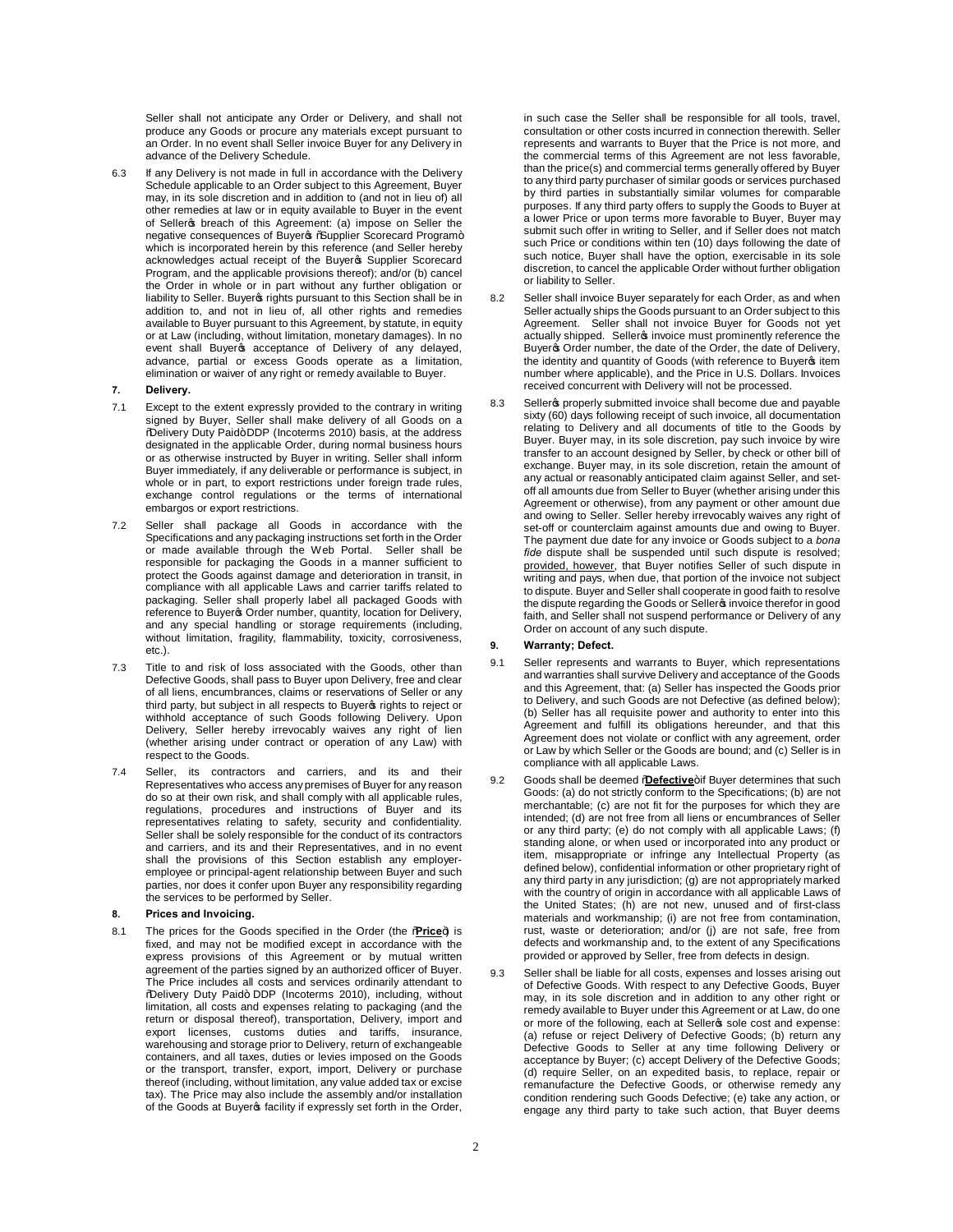necessary or desirable to remedy any condition rendering such Goods Defective; (f) obtain, on an expedited basis, repair or replacement of such Goods from any third party satisfactory to Buyer; (g) cancel the applicable Order and any other outstanding Order to Sellers; and/or (h) recover compensatory and consequential monetary damages, together with interest thereon, regardless of whether such damages were foreseeable to Seller or whether Seller was advised of the possibility thereof.

9.4 Buyer may inspect Goods upon Delivery on the basis of accompanying documents only for identity, quantity and readily apparent damage. Buyer may, in its sole discretion, inspect any sample of the Goods at any time upon or after Delivery, and deem all Goods subject to an Order Defective upon identification of Defective Goods in any sample thereof. Buyer reserves the right to identify any Defective Goods at any time, including, without limitation, during the ordinary course of Buyer<sup>®</sup> business, or upon any claim by a customer or end user of Buyer for warranty or defect of any product or item into which the Goods are incorporated. Buyer shall notify Seller of any Defective Goods within a reasonable time, and Seller hereby irrevocably waives any right to object to such notification of Defective Goods on grounds of delay. No inspection or failure to inspect the Goods by Buyer shall to limit, eliminate or operate as a waiver of any of Seller representations, warranties or obligations under this Agreement or any right or remedy of Buyer regarding Defective Goods.

# **10. Intellectual Property and Confidential Information.**

- 10.1 As between Buyer and Seller, and unless specifically and expressly agreed to the contrary in writing signed by an officer of Buyer, Buyer shall exclusively own all patents, copyrights, trademarks, trade secrets or other intellectual property or proprietary rights and any improvements, modifications or derivative works relating thereto ("**Intellectual Property**") provided or made available by Buyer pursuant to this Agreement, the Order or the Web Portal, or incorporated into the Goods or the Specifications by Buyer or Seller (the "**Buyer Intellectual**  Property+), including, without limitation, any information, formulations, drawings, models, tools, technical records, procedural methods, data, software, code, samples, and knowhow. All Buyer Intellectual Property created or developed in whole or in part by Seller shall be deemed a 'work made for hire.+Seller hereby assigns, agrees to assign, and shall cause its affiliates and contractors and its and their respective employees, agents and representatives to assign, all right title and interest in the Buyer Intellectual Property to Buyer.
- 10.2 As between Buyer and Seller, all business or technical information, formulations, drawings, models, tools, technical records, procedural methods, data, software, code, samples, and knowhow disclosed, provided or made available by Buyer or obtained by Seller (whether verbally, in writing, by observation, by inspection or by any other means) pursuant to this Agreement, the Order or the Web Portal, or incorporated into the Goods or the Specifications by Buyer or Seller, which Buyer deems confidential or proprietary (*Confidential Information+*), shall be the exclusive property of Buyer. Confidential Information shall not include information that Seller can prove: (a) is or becomes available to the general public through no fault of Seller; or (b) is provided to Seller without restriction on use or disclosure by a third party duly authorized to provide such information. Seller shall maintain all Confidential Information in strict confidence, and shall not disclose any Confidential Information to any third party except: (i) as expressly permitted in writing signed by an authorized officer of Buyer; or (ii) as required pursuant to applicable Law; provided, however, that Seller first promptly notifies Buyer of such obligation, cooperates with Buyer to contest such disclosure or seek a protective order or other appropriate remedy at Buyers expense, and then discloses only so much of the Confidential Information as Seller, in the good faith opinion of its legal counsel, is legally compelled to disclose.
- 10.3 Seller may only make Buyer Intellectual Property and Confidential Information available to those of its Representatives who: (a) have a need to know such Buyer Intellectual Property or Confidential Information to fulfill the Order or Seller obligations under this Agreement; (b) agree for the benefit of Buyer to abide by binding obligations restricting the use or disclosure of such Buyer Intellectual Property and Confidential Information as provided in this Agreement; and (c) for whom Seller shall be responsible for any breach or noncompliance with this Agreement, as if committed by Seller. Nothing in this Agreement shall grant Seller any right or

license to the Buyer Intellectual Property or Confidential Information of Buyer. Seller may use the Buyer Intellectual Property and the Confidential Information only for purposes of fulfilling the Order and Seller sobligations under this Agreement, and for no other purpose or benefit. Seller shall not decompile or reverse engineer, or assist or facilitate any third party to decompile or reverse engineer, any Buyer Intellectual Property. Upon fulfillment or cancellation of the Order, expiration or termination of this Agreement, or at any time upon the written request of Buyer, Seller shall promptly return or, at the option of Buyer, destroy, all information or materials (including any notes, summaries, reports or other materials created by Seller) containing or incorporating any Buyer Intellectual Property or Confidential Information and certify in writing to the return or destruction thereof.

# **11. Buyer Tools.**

11.1 Buyer shall exclusively own all tools, equipment or materials provided, made available or paid for by Buyer (% Buyer Tools+), including, without limitation all replacements thereof and any tools, equipment or materials manufactured or procured by Seller at Buyer & expense. Seller shall, at its sole cost, expense and risk of loss, and at no cost or expense to Buyer: (a) clearly and conspicuously identify, segregate and mark all Buyer Tools as Buyer of property; (b) keep the Buyer Tools free of all liens, encumbrances, claims and other rights of Seller or any third party; (c) hold, store and maintain the Buyer Tools in good condition and repair; (d) repair or replace all Buyer Tools that reach the end of their useful life or become lost, damaged, destroyed; (e) insure the Buyer Tools against all loss (including, without limitation, fire, flood, theft, vandalism, and extended coverage perils) and furnish Buyer a certificate of insurance naming Buyer as additional insured and loss payee; (f) use the tools exclusively for the purpose of fulfilling the Order and Seller<sub>®</sub> obligations under this Agreement, and for no other purpose or benefit; (g) upon fulfillment or cancellation of the Order, the expiration or termination of this Agreement, or at any time upon request of Buyer, promptly return and surrender the tools to the location designed by Buyer in accordance with all instructions provide by Buyer; and (h) not scrap the tools without Buyer prior written consent signed by an authorized officer of Buyer. Except as otherwise expressly agreed in writing signed by an authorized officer of Buyer, Seller shall have no right, license, lien, set-off or claims with respect to Buyer Tools.

## **12. Indemnity.**

12.1 Seller shall indemnify, defend and hold Buyer, its affiliated entities, and its and their respective shareholders, members, partners, directors, officers, managers, employees, contractors, agents and representatives (together, "**Representatives**") harmless from and against any and all claims, demands, judgments, orders, damages, fines, penalties, costs, liabilities or losses (collectively, %Losses+), including, without limitation costs of negotiations, proceedings or enforcement, and any attorneys, gaccountantsgand expert witnesses afees, arising out of, relating to or resulting from: (a) breach of any representation, warranty, covenant or other obligation set forth in this Agreement on the part of Seller; (b) Defective Goods; (c) premature, delayed, incomplete or excess Delivery of Goods or other failure to comply with the Delivery Schedule; (d) actual or alleged infringement of misappropriation of any Intellectual Property, confidential information or other proprietary right of any third party on the Part of Seller or the Goods, except to the extent directly resulting from Specifications solely provided by Buyer; (e) death, personal injury, or damage to property of any of Sellers Representatives or relating to Defective Goods or the incorporation of Defective Goods into any product or item; (f) voluntary or mandatory recall or repair campaign relating to any Defective Goods, or products or items incorporating Defective Goods; and/or (g) negligent acts or omissions, willful or reckless misconduct, or violation of applicable Law on the part of Seller or its Representatives. Seller indemnification obligations set forth in this Section shall not apply to the extent of Losses caused by negligent acts or omissions, willful or reckless misconduct, or violation of applicable Law on the part of Buyer or its Representatives. Buyer shall retain sole authority to negotiate, litigate, settle and resolve all Losses subject to indemnification pursuant to this Section, by counsel and Representatives satisfactory to Buyer, in its sole discretion. Buyer shall notify Seller of any Losses subject to indemnification pursuant to this Section within a reasonable time; provided, that failure to provide such notice shall in no event limit, eliminate or waive Selleros indemnification obligations pursuant to this Section.